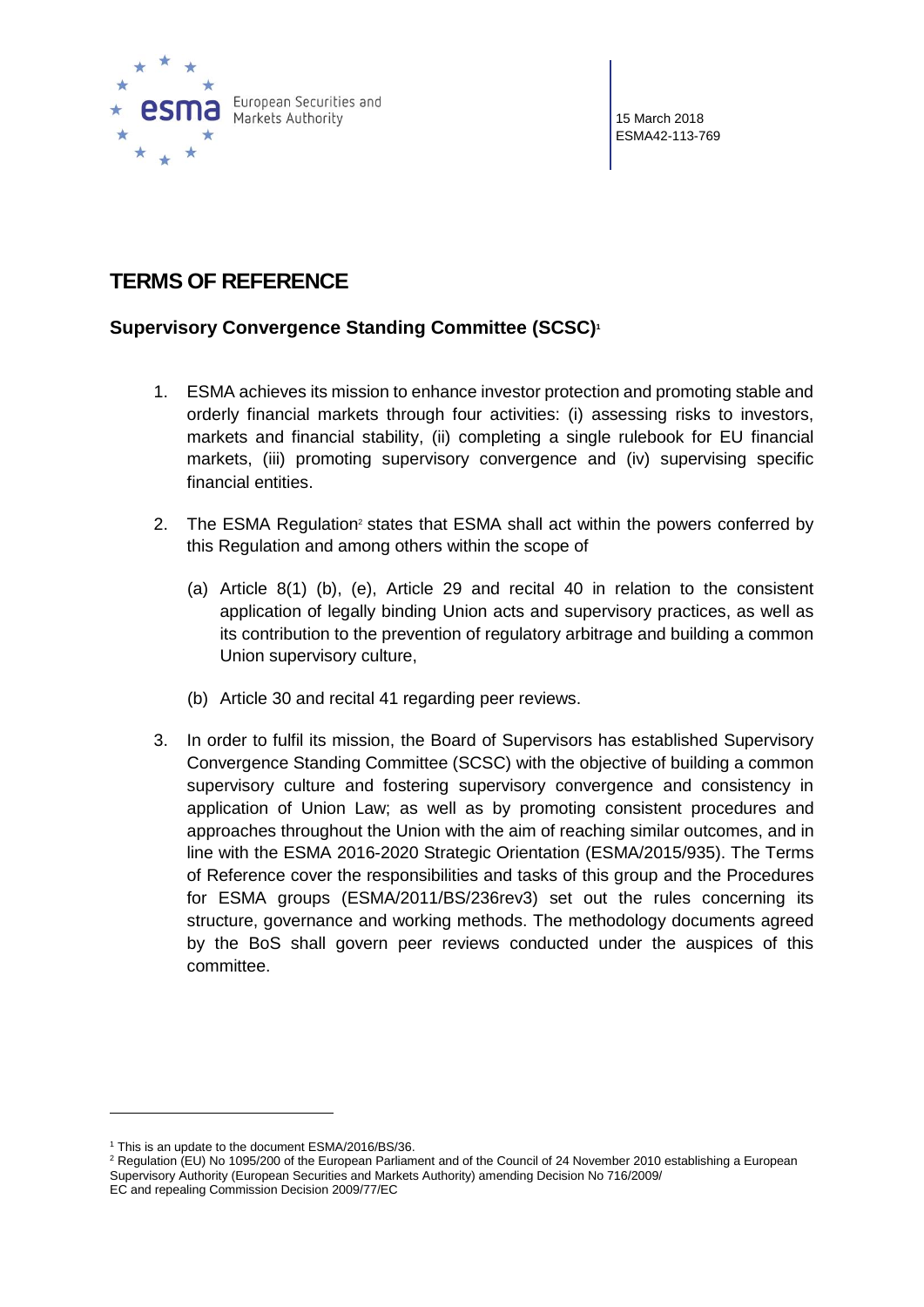

### **Responsibilities**

4. In line with the ESMA 2016-2020 Strategic Orientation (ESMA/2015/935), the Supervisory Convergence Standing Committee contributes to ESMA's mission by fulfilling the following responsibilities:

#### A. General responsibilities and tasks

The Supervisory Convergence Standing Committee shall:

- promote a common and consistent supervisory approach, and develop a common framework, within ESMA, to the use of supervisory convergence tools, and in particular the methodology for peer reviews;
- develop the tools available to ESMA for promoting supervisory convergence, and in particular look at the potential for developing new instruments and tools;
- act as a forum for cooperation amongst national competent Authorities to facilitate exchanges on strategies regarding enforcement, remedial action, and complaints, with the aim of ensuring consistent supervisory outcomes across the Union;
- liaise and coordinate with other relevant groups reporting to the Board of Supervisors where its activities relate or are complementary to those of other groups. In particular, the Rapporteur of the Supervisory Convergence Standing Committee will report to each meeting of the Supervisory Convergence Standing Committee on work and initiatives undertaken by other ESMA standing committees, with a view to identifying and harmonising tools for use by ESMA in supervisory convergence and avoiding duplication of exercises.

#### *B. Responsibilities and tasks regarding peer reviews*

The Supervisory Convergence Standing Committee shall:

- review, through peer reviews, the application and implementation of the relevant Union law, regulatory and implementing technical standards adopted by the Commission, and of the guidelines and recommendations issued by ESMA, and will propose amendments where appropriate;
	- propose periodically topics for peer reviews of some or all of the activities of competent authorities, to further strengthen consistency of supervisory outcomes, and giving opinion, following consultation, on the outcome of these reviews;
	- propose draft mandates for peer reviews, to be conducted by assessment groups, and monitor the progresses made by the assessment groups. In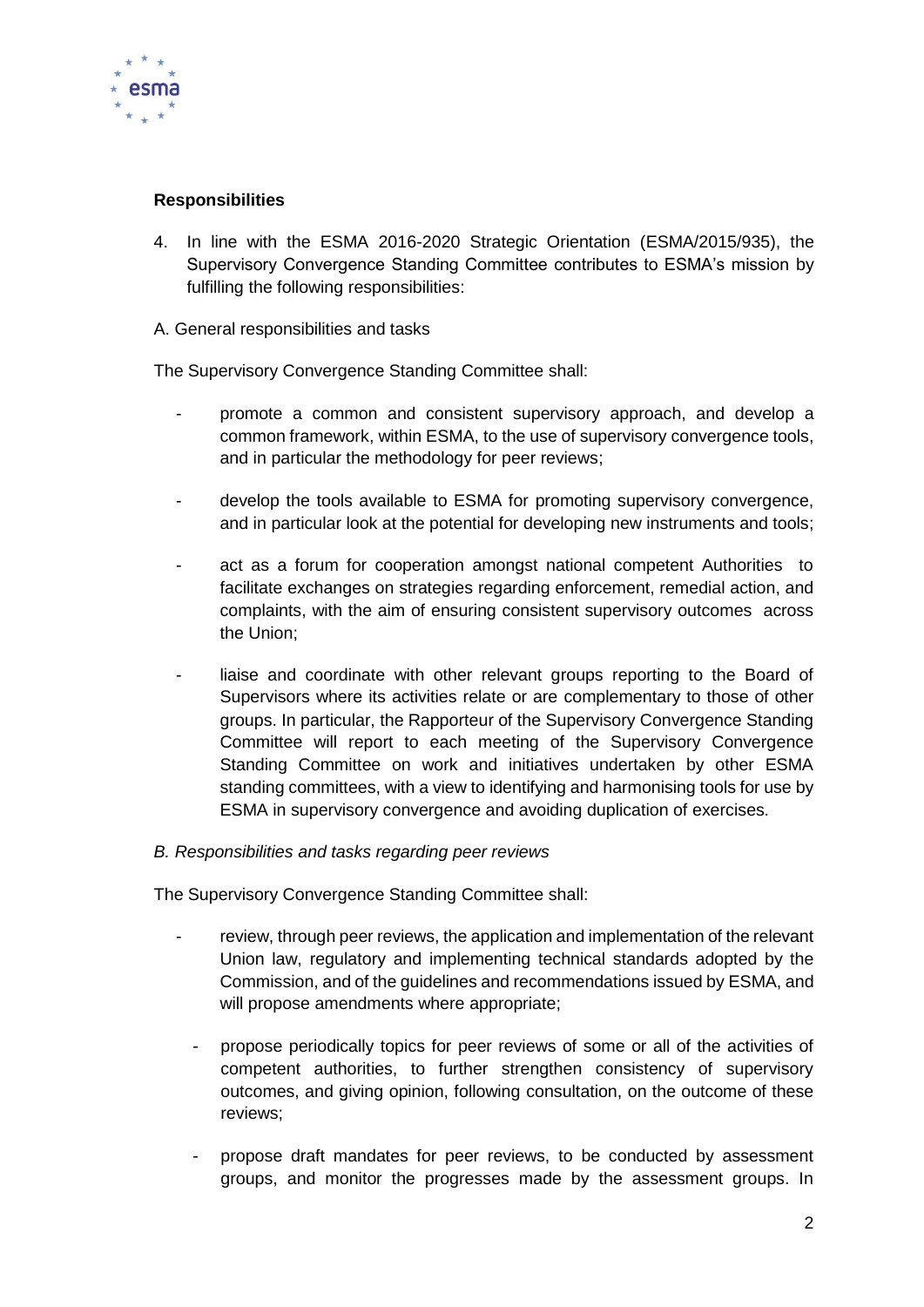

particular, the SCSC shall be consulted on the final peer review reports before they are submitted to the BoS for adoption;

- consider whether there are benefits in carrying out targeted peer reviews, or country-specific peer reviews, while avoiding redundant work with that performed by the International Organization of Securities Commissions, the Financial Stability Board or the International Monetary Fund and the World Bank through the Financial Sector Assessment programmes;
- ensure follow up action, including follow up peer reviews, if necessary, on how national competent authorities address the findings of peer reviews and deficiencies identified, as well as what actions are taken as a result;
- identify good practices developed by some competent authorities and potentially promote their application as best practices, following consultation with the relevant Standing Committees, via the tools available in the Regulation;
- ensure consistent methodologies and rules of procedure for the various mandatory peer reviews in legislation under the responsibility of ESMA.

### *C. Responsibilities and tasks regarding the supervisory convergence work programme*

The Supervisory Convergence Standing Committee shall:

- contribute, as required, to the ESMA annual and multi-annual work programmes;
- contribute to the Supervisory Convergence Work Programme, in particular through the identification of common priorities for convergence among national competent authorities;
- track and monitor the implementation and delivery of the Supervisory Convergence Work Programme in accordance with the ESMA strategy, and prepare a report annually for the Board of Supervisors on the implementation of the Supervisory Convergence Work Programme including recommendations for the programme for the next year;
- identify supervisory, cooperation or enforcement issues on which guidance by ESMA, promoting common practices, may be needed;
- ensure coherence and consistency between peer review topics and the supervisory convergence work programme and the supervisory convergence strategy as set out in the Strategic Orientation 2016 – 2020 (ESMA/2015/935).